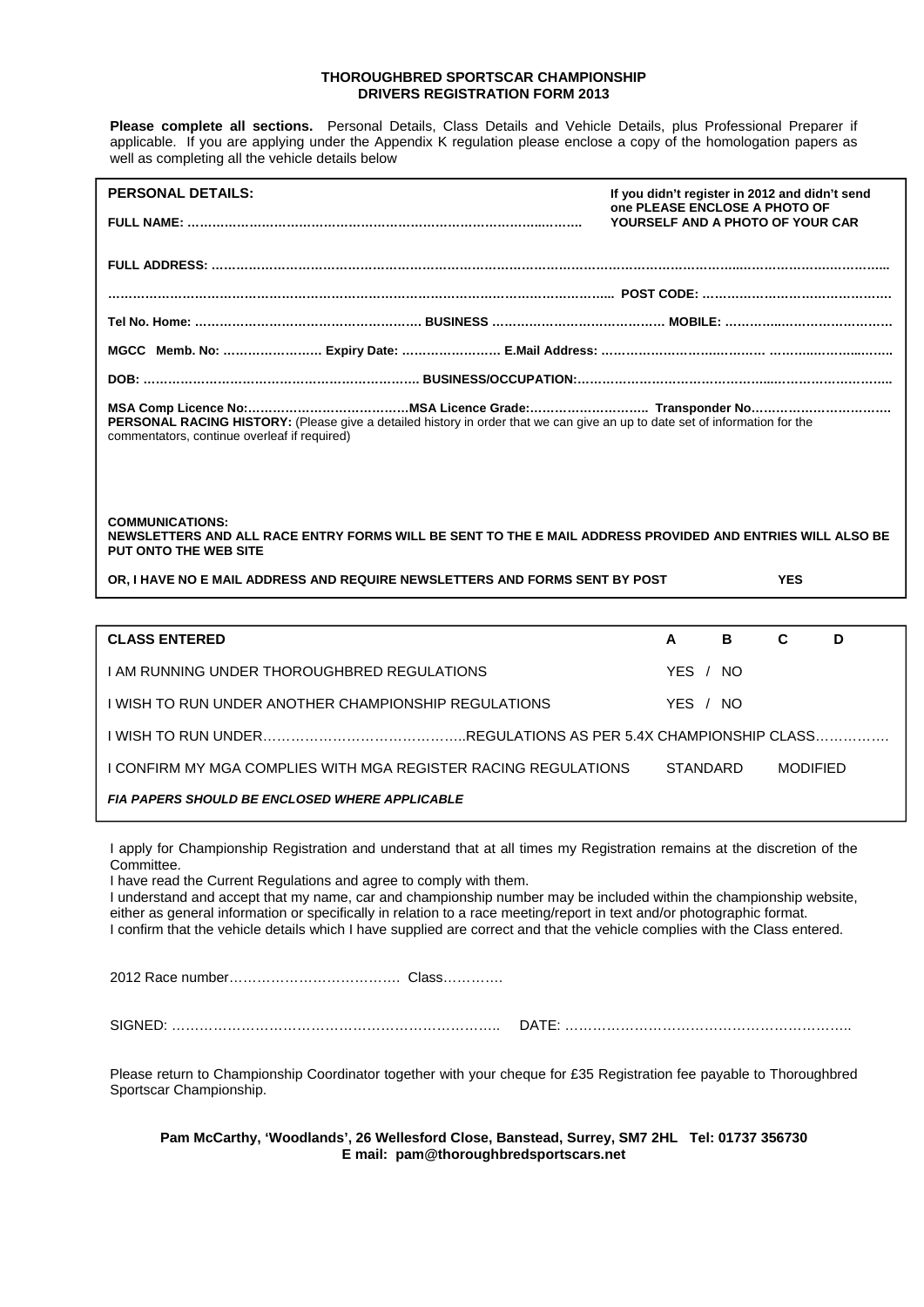| Company: |  |  |
|----------|--|--|
| Address: |  |  |
| Tel No.  |  |  |
| Contact: |  |  |

## **Detailed Vehicle Specification**

| Please attach weighbridge Ticket |  |
|----------------------------------|--|

## **Chassis / Body**

Please list all modifications made from Manufacturers Standard Specification

| <b>Engine</b>                                                |                                           |
|--------------------------------------------------------------|-------------------------------------------|
|                                                              |                                           |
|                                                              |                                           |
| Is this original Capacity for Vehicle?                       | YES /<br>NO.                              |
| Has the position of the engine been moved from Standard?     | YES / NO If yes please give details below |
|                                                              |                                           |
| Please provide full details of Carbs / Injection system used |                                           |
|                                                              |                                           |
| Please provide full details of Ignition system used          |                                           |
| Is there an Engine Management System?                        | YES /<br>NO.                              |
|                                                              |                                           |
|                                                              |                                           |